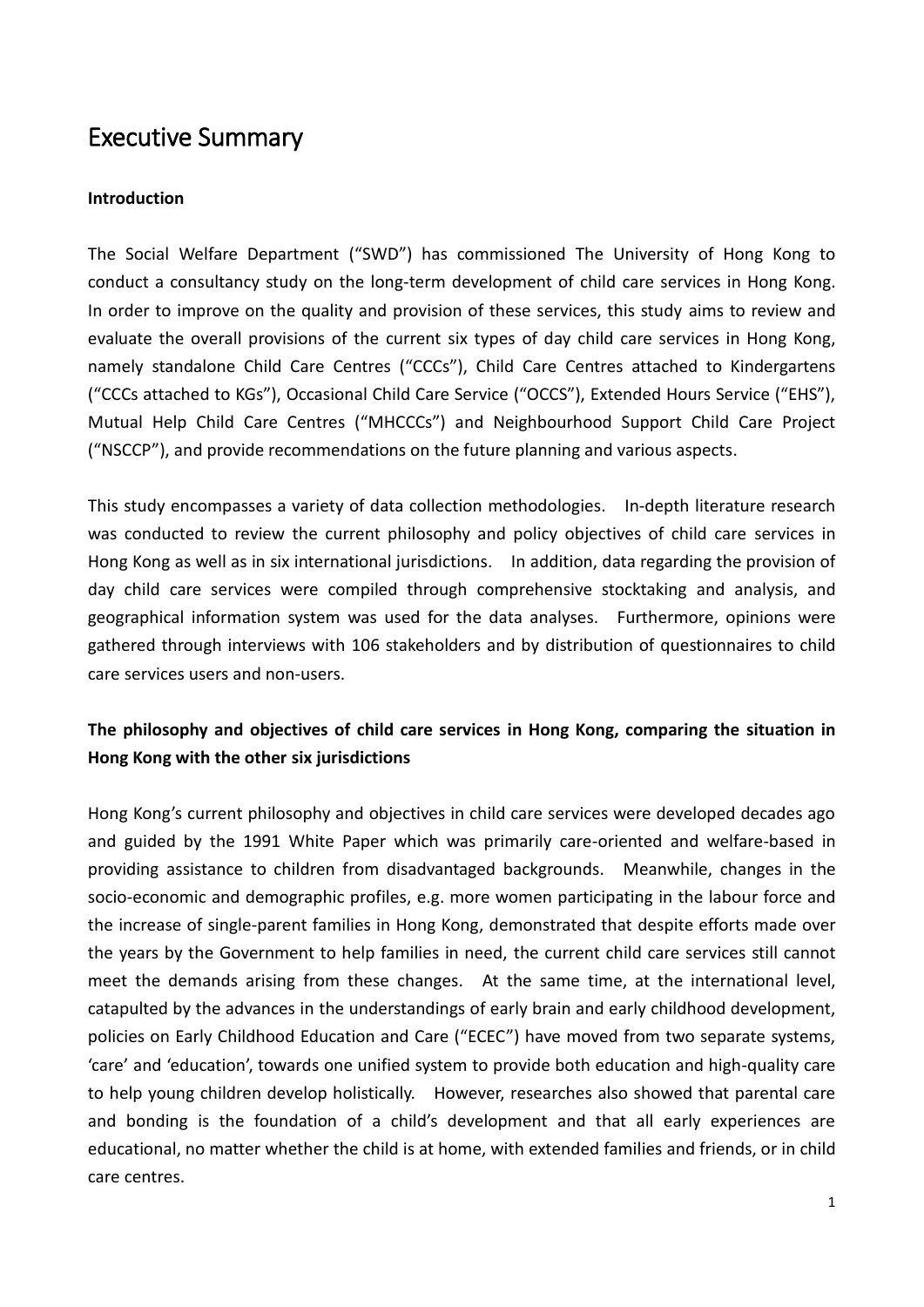Different policies and aspects of ECEC in the six jurisdictions were measured and compared with Hong Kong. Owing to their different welfare regimes and objectives in child care, it was discovered that:

- On universal child care, defined as child care benefit provided for every child regardless of background, four of the seven jurisdictions reviewed have some kind of universal child care. One has plans to implement universal child care in the future; another is similar to Hong Kong, which uses the means-test and targets families in need. Hong Kong, however, adopts the approach of targeting low-income families together with social needs;
- On the expenditure of pre-primary education and services, Hong Kong has one of the lowest expenditure among the seven jurisdictions as a percentage of GDP and as a percentage of known government spending;
- On the qualified staff-to-child ratio, although one jurisdiction has no regulation, taking into account the typical ratio in practice, Hong Kong has the highest staff-to-child ratio, and it can be up to 2 or 3 times higher than certain jurisdictions for children aged 24 to 36 months;
- On regulatory and monitoring system, two of the seven jurisdictions studied have a unitary system. Similar to the other four, Hong Kong has two distinct ordinances and regulatory systems overseeing pre-primary care and education;
- On the qualification of child care staff in child care centres, while Hong Kong is comparable to certain jurisdictions, when compared with the jurisdictions such as Finland and Sweden which have the highest level of qualification requirement in this study, there is still room for improvement. Regarding home carers, unlike other jurisdictions such as Sweden and Singapore, Hong Kong has no education and training requirements; and
- On tax rate, among all the seven jurisdictions, Hong Kong has the lowest rate at 15%, while the tax rates in the other six jurisdictions range from 20% to 57%.

## **Analysing the current child care services in terms of availability, accessibility and affordability**

 With the comprehensive stocktaking, analyses of the current child care services show that there general non-government-subsidised services. In terms of: are differences between the general profile of government-subsidised and

 **Availability** - The demand for government-subsidised places is relatively more intense than non-government-subsidised places for children aged 0 to under 3. The availability of government-subsidised places for children aged 0 to under 2 is significantly fewer than the availability for children aged 2 to under 3. There are also some spatial differences in the profile of child care services which can be identified from the maps with relatively higher and lower provision. At the level of the 18-districts, the demand-to-supply ratio indicates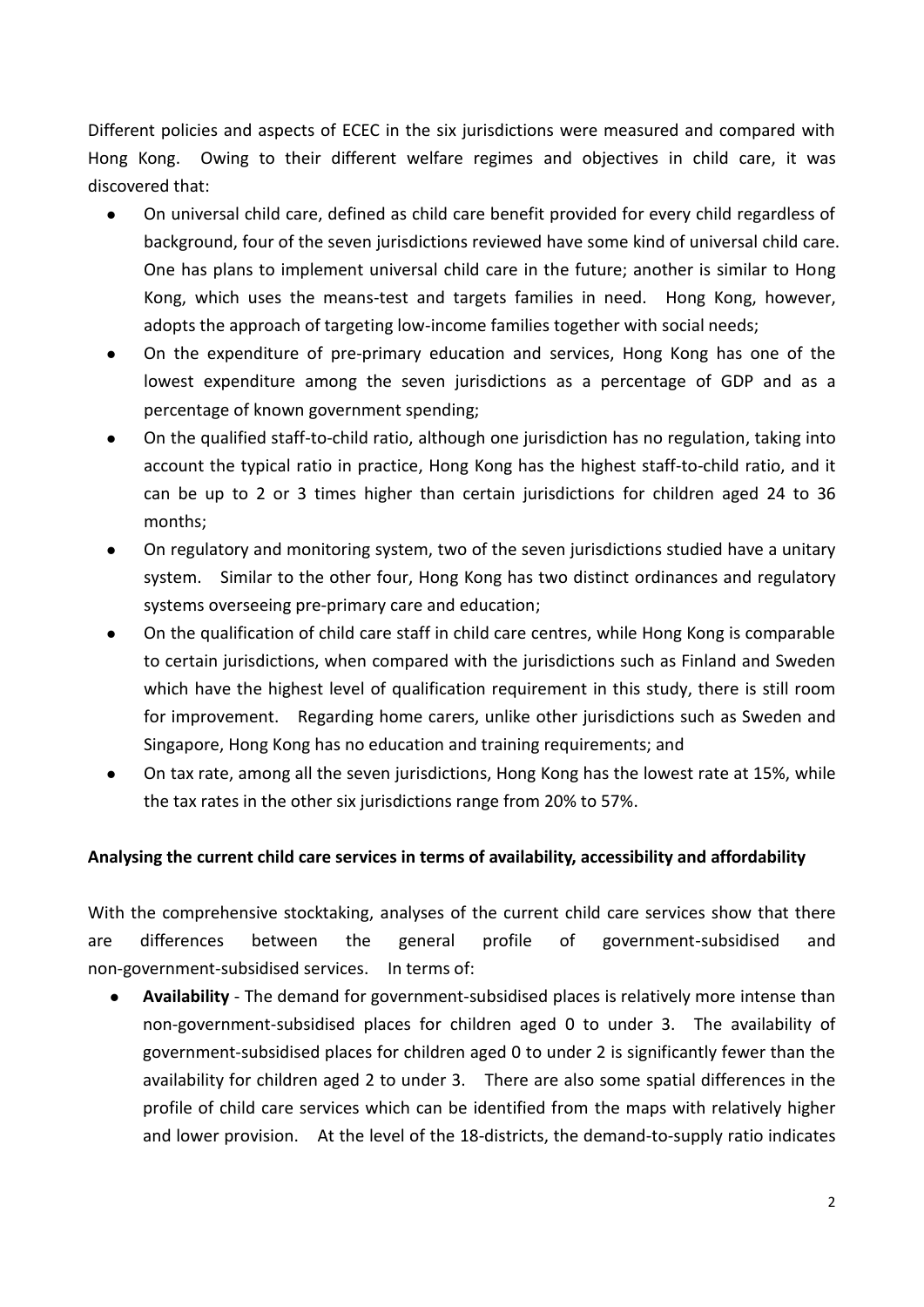that in some districts, there is no provision of standalone CCCs for children aged 0 to under 2.

- **Accessibility**  At the level of smaller areas, children who live in some street blocks are facing problems accessing child care centres. In some street blocks in the New Territories, the distance to the nearest centre is significantly farther than the overall Hong Kong situation. Furthermore, the demand for places is much higher in the New Territories than in the overall Hong Kong situation.
- **Affordability**  There are also spatial variations in affordability, calculated as the median monthly child care service fee divided by the median monthly household income and expressed in percentage (%). For the aided child care centre services, the median affordability of the lowest affordable group is 39% and that of the highest affordable group is 3%, accounting for a difference of 36%.

#### **Estimating the demand for child care services and planning ratio**

- Upon examination of the questionnaires, the analyses show that from the sample of households which were using/not using child care services, it was identified that the major reasons affecting the decision of using the services include parental employment status, household composition, locations of the service centres and the quality of the services, whereas the lack of information on the availability of services is a major reason for not using the services.
- Based on the prediction models, built upon logistic regression analyses, that consider the characteristics of the household socio-economic status and composition, and the census population data, it was estimated that the demand for child care services in 2016 would be 32 736 for children aged under 2 and 36 568 for children aged 2 to under 3; and according to the population projection data from the Census and Statistics Department, the demand for child care services in 2021 to 2031 for children aged under 2 was estimated to range from 27 711 to 32 818, and from 30 955 to 36 660 for children aged 2 to under 3. It is also important to note that these estimates represent the demand for child care services as a whole irrespective of the types of services, service nature and financing modes.
- Scenario analyses were also conducted to further estimate the number of places needed for aided centre-based child care services. First, assuming that the Government becomes a single provider (i.e. responsible for 100% of child care services), in the centre-based child care service, it needs to provide 31 099 places for children aged under 2 and 36 335 places for children aged 2 to under 3 in 2016 - the corresponding planning ratio would thus be 85 and 99 per 20 000 general population, respectively. On the other hand, assuming that the public and the private split the market provision at the existing proportion,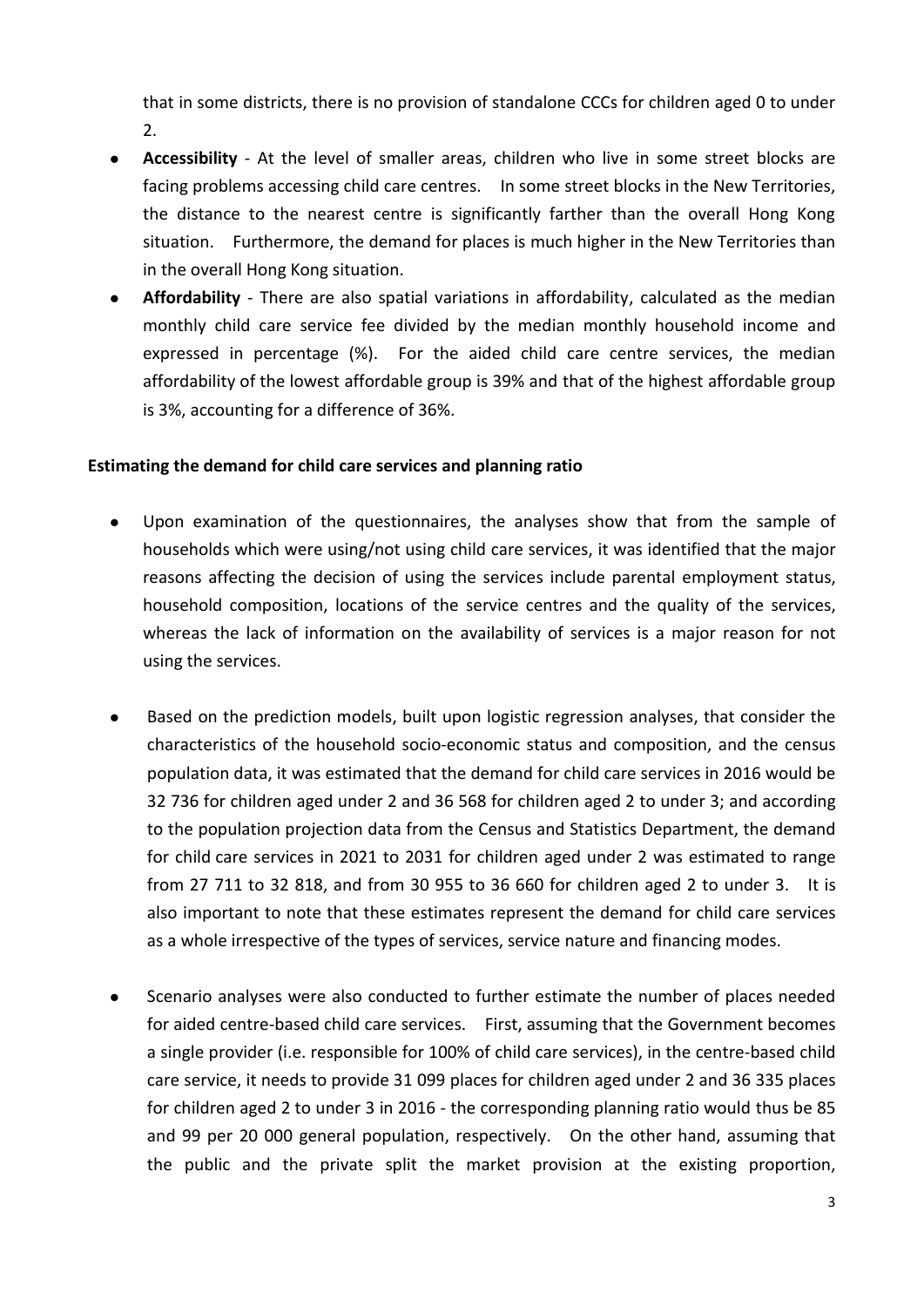the Government is then expected to provide 16 628 places for children aged under 2 and 7 557 places for children aged 2 to under 3 in 2016, and the corresponding planning ratio would be 45 and 21 per 20 000 general population respectively. Still, if a further approach is taken with the assumption that the existing number of non-aided centre-based places remains the same, the Government is expected to provide 30 247 places for children aged under 2 and 13 492 places for children aged 2 to under 3 in 2016, and the corresponding ratio would be 82 and 37 per 20 000 general population.

 Given that the private market shows relatively less interest in the market provision of child care services for children aged under 2, it is believed that the Government should play a greater role in service provision for this age group, i.e. in providing 30 247 places or a planning ratio of 82 per 20 000 general population. On the other hand, for the service provision for children aged 2 to under 3, private market shows relatively greater interest. With a principle of not driving out other providers in market participation, the Government could take a more balanced approach in their service planning mechanism, i.e. in providing 7 557 places or a planning ratio of 21 per 20 000 general population. Thus, overall speaking, for children aged under 3, the Government is recommended to adopt a planning ratio of 103 places per 20 000 general population (i.e. 82 places per 20 000 general population for children aged under 2, plus 21 places per 20 000 general population for children aged 2 to under 3).

#### **Views from the stakeholders**

 Focus group interviews were conducted and opinions were collected from different stakeholders, such as, government representatives, service providers involving the management and frontline staff, service users, non-service users and the general public. The purpose is to understand their comments, views and discrepancies between the parents' expectations and the existing services in terms of service modes and financing modes.

The eight themes generated from those interviews are as follows:

- Discrepancies exist between the parents' expectations and the existing services;
- Even with similar qualifications, child care workers are not receiving the same remunerations as their counterparts in the kindergartens;
- There were requests for a lower staff-to-child ratio and better staff training and development;
- The location, service targets and accessibility should be considered in service planning;
- Service positioning and operation of MHCCCs and NSCCP need to be enhanced respectively;
- The positioning of OCCS need to be reviewed;
- Analysis on the reasons for not using day child care services; and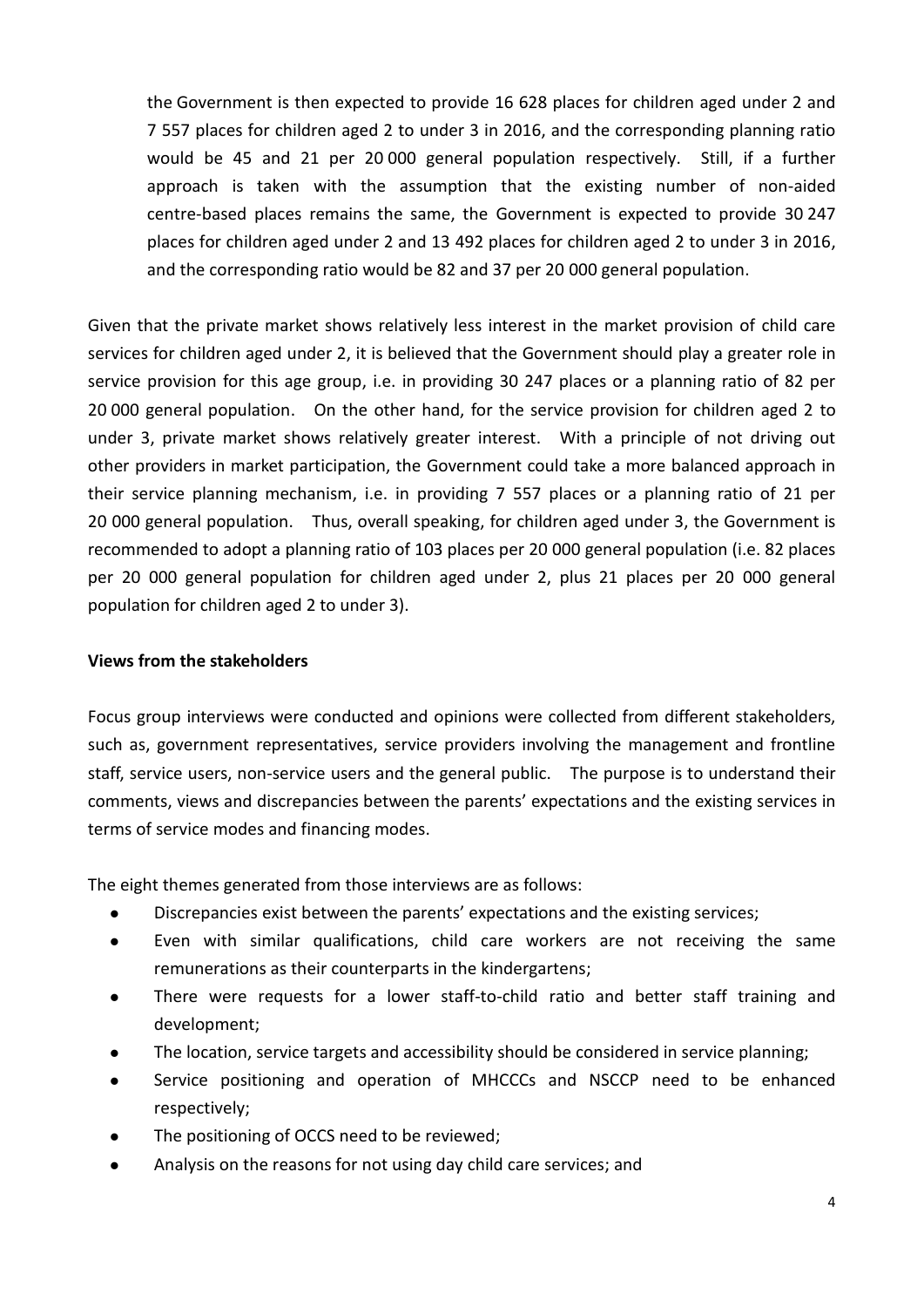Analysis on the role of the Government vis-à-vis the private market in the provision of day child care services.

 The findings shed light on the future development of the service modes and financing modes of child care services. It was confirmed that there were gaps in the current child care services. These gaps were suggested to be bridged by improving the planning mechanism, the service availability, accessibility and affordability of the overall child care services. In addition, a more diversified subsidy mechanism was suggested to enhance the affordability of child care services, while as a longer term measure, user's income-based co-payment methods might be explored with the collection of more data and analyses.

## **Recommendations and conclusion**

 It is common knowledge that children need good care to thrive, and to ensure that children receive quality care is of key concern to both parents and policy makers. In ensuring that their children receive the best care, some parents make the decision to put aside their careers and stay at home to care for their children, others rely on relatives or foreign domestic helpers, and still others choose to use child care centres or volunteer-based programmes. With the increased number of women participating in the work force, single-parent families and nuclear families compounded with the advanced knowledge of early brain development and early childhood development, the existing child care services may no longer be sufficient in today's context. Service expectations and gaps in the current child care services have been identified through different channels. Taking an overall perspective to improve child care services, the following recommendations are generated for the Government's consideration:

- 1. Increase funding in child care services, upgrade infrastructure as well as provide more subsidies and relax the application threshold for fee subsidy;
- 2. Improve the qualified staff-to-child ratio for children aged 0 to under 3 so as not to only alleviate the burden on the staff, but also enhance the interactions with the children and their development;
- 3. Upgrade and improve the qualification and training for child care workers as well as offer training for other child carers in the home setting with a view to providing quality care to the children;
- 4. Encourage effective dissemination of information on child care services to potential users;
- 5. Improve the service quality of the NSCCP, re-position the MHCCCs and review the distribution of the OCCS;
- 6. Enhance the quality of child care services by embracing and incorporating the elements of early childhood development and care in the long-term development of child care services;